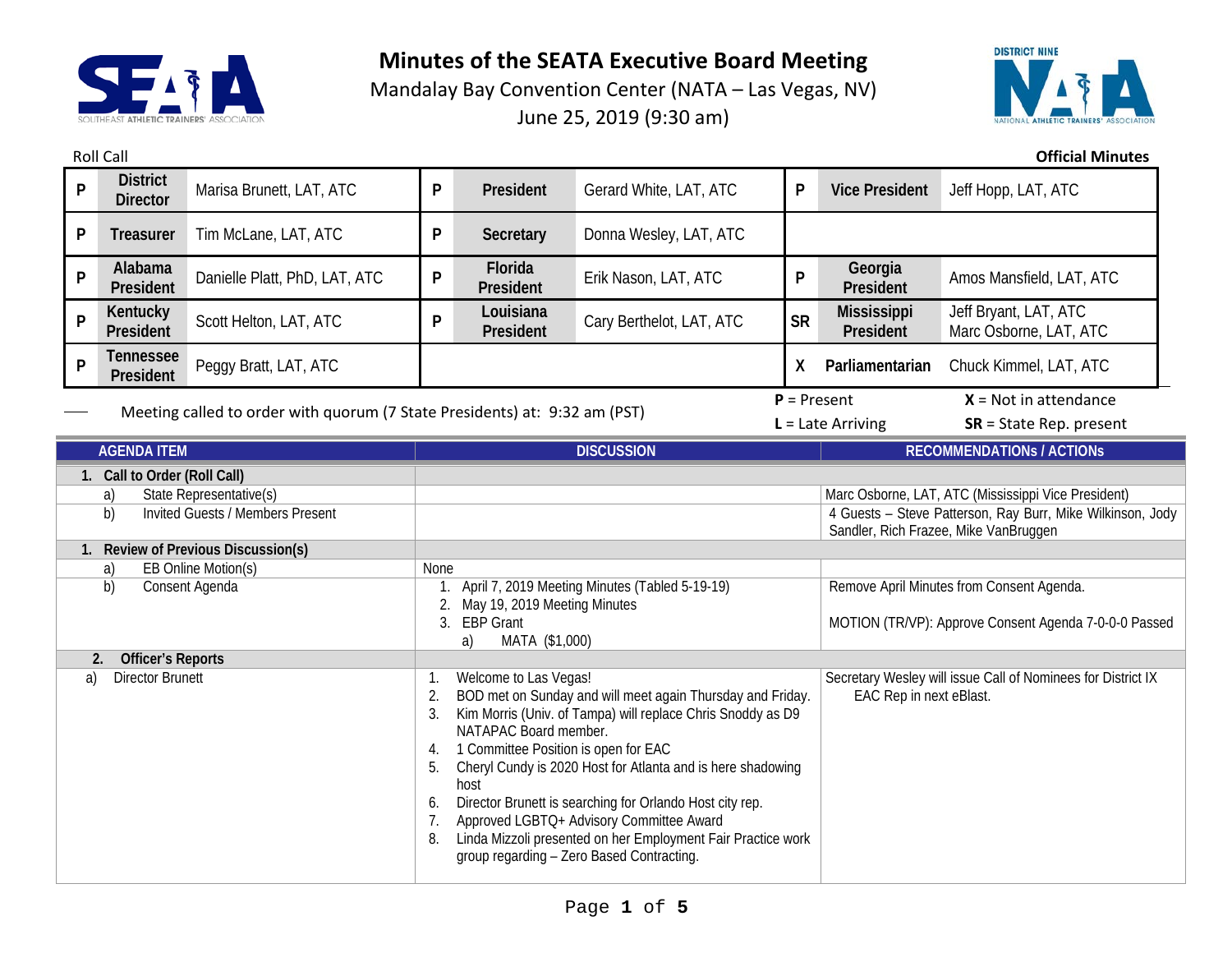

Mandalay Bay Convention Center (NATA – Las Vegas, NV) June 25, 2019 (9:30 am)



| <b>AGENDA ITEM</b>           | <b>DISCUSSION</b>                                                                                                                                                                                                                                                                                                                                                                                                                                                                                                                                                                                                                                                                                                                                                                                                                                                                                                                                                                                                                                                            | <b>RECOMMENDATIONS / ACTIONS</b> |
|------------------------------|------------------------------------------------------------------------------------------------------------------------------------------------------------------------------------------------------------------------------------------------------------------------------------------------------------------------------------------------------------------------------------------------------------------------------------------------------------------------------------------------------------------------------------------------------------------------------------------------------------------------------------------------------------------------------------------------------------------------------------------------------------------------------------------------------------------------------------------------------------------------------------------------------------------------------------------------------------------------------------------------------------------------------------------------------------------------------|----------------------------------|
|                              | BOC has named Ann Minton is the new CEO to replace<br>Denise Fandel.<br>10. ICSM Summit was on Sunday and was well attended.<br>11. Changing of the Guard - Marisa Brunett has been re-elected<br>as NATA Vice President.<br>12. CAATE has rolled out a new logo to better describe their<br>mission.<br>13. MARCOM is working on an AT Marketplace to co-brand with<br>documentation and<br>14. Membership numbers are slightly dropping as expected with<br>program decline.<br>15. NATA Membership Directory is still available, but with GDPR<br>regulations, it is now that you have to "Opt In" to be included in<br>Directory in Gather.<br>16. Preferred Providers - Go4 Ellis contract is up at the end of the<br>year; RFP has been issued for other providers.<br>17. YPC has produced a Best Practices document to be presented<br>to the Board on Thursday on AT Per Diem Practices.<br>18. Third Party Reimbursement - going well. Eric Nason will<br>continue as D9/D6 lead.<br>19. ACO Demonstration Project - hope to start collecting data July<br>$1st$ . |                                  |
| <b>President White</b><br>b) | 1. ATEC Survey: 49 Responses - 55% prefer to coincide with<br>ATSS meeting.<br>2. Thank You to LATA, KATS, and MATA for their hospitality.<br>SEATA Award winners have been updated on the website.<br>4. Created Google form for the following:<br>a. New State Officer<br>b. State Committee Rep to SEATA Committee<br>Added a SEATA Reimbursement page on website to show<br>5.<br>procedures and includes links to Expense Report and<br>Reimbursement Form                                                                                                                                                                                                                                                                                                                                                                                                                                                                                                                                                                                                              |                                  |
| Vice President Hopp<br>C)    | Update on Conference Direct going forward - 20/21 without<br>CD. We are investigating contracts for 22/23 and he has met<br>with Connie Griffin and a proposal is in Dropbox if we choose<br>to go with them.<br><b>CSMM Planning conference call</b><br>2.                                                                                                                                                                                                                                                                                                                                                                                                                                                                                                                                                                                                                                                                                                                                                                                                                  |                                  |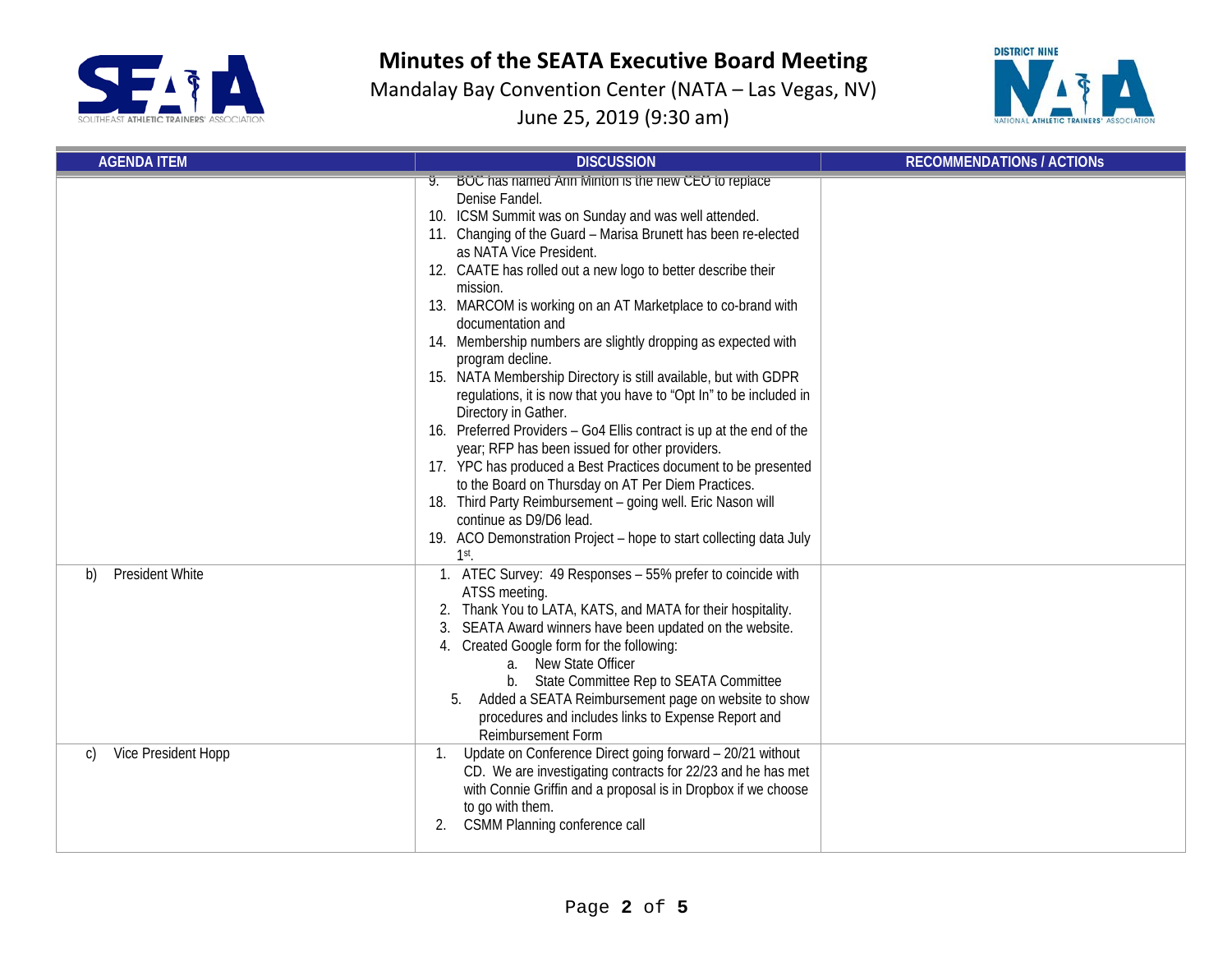

Mandalay Bay Convention Center (NATA – Las Vegas, NV) June 25, 2019 (9:30 am)



| <b>AGENDA ITEM</b>                                                      | <b>DISCUSSION</b>                                                                                                                                                                                                                                                                                                                                                                                                                                                                                                                                                                                                                                                                                    | <b>RECOMMENDATIONS / ACTIONS</b>                                                                                                                                                                                                                                                                                                                                                    |  |
|-------------------------------------------------------------------------|------------------------------------------------------------------------------------------------------------------------------------------------------------------------------------------------------------------------------------------------------------------------------------------------------------------------------------------------------------------------------------------------------------------------------------------------------------------------------------------------------------------------------------------------------------------------------------------------------------------------------------------------------------------------------------------------------|-------------------------------------------------------------------------------------------------------------------------------------------------------------------------------------------------------------------------------------------------------------------------------------------------------------------------------------------------------------------------------------|--|
| Secretary Wesley                                                        | 1. Membership Data<br>NATA BillHighway Update on distribution of State dues<br>2.<br>DST Projects on Membership Benefits<br>Discussion was held regarding the value to SEATA for a<br>NATA District Secretary & Treasurer's Committee. This<br>could be a good SEATA state-based committee. The State<br>Secretaries and Treasurers could share and collaborate on<br>best practices.                                                                                                                                                                                                                                                                                                                | MOTION (FL/AL): Propose to have an organized Education<br>meeting for State Secretaries and Treasures at the 2020<br>CSMM-<br>AMENDED MOTION (FL/AL): Fund an Organized leadership<br>meeting for state Sec. and Treasures at the 2020 CSMM.<br>MOTION TO TABLE (GA/LA): Table previous motion to<br>research amount and type of funding to be provided by<br>SEATA. 7-0-0-0 Passed |  |
| <b>Treasurer McLane</b><br>$\epsilon$<br>3.<br><b>Committee Reports</b> | Status on Hotel Bills & Payments: Westin (ATSS) and<br>1.<br>Crown Plaza (CSMM) - Westin Bill has been paid; CSMM<br>has been reviewed and will be signed to be paid before we<br>leave Las Vegas.<br>Reviewed financial reports and preliminary budget for<br><b>CSMM/ATEC/ATSS meetings</b><br>4. Status on SSS Award Fees paid for 7 grants approved                                                                                                                                                                                                                                                                                                                                              | ACTION: States that have an Approved Grant (Marketing or<br>EBP), MUST complete and submit the Reimbursement<br>Process for the Grant; it requires documentation and receipts<br>for the checks to be cut for reimbursement.                                                                                                                                                        |  |
| a. Standing Committees                                                  |                                                                                                                                                                                                                                                                                                                                                                                                                                                                                                                                                                                                                                                                                                      |                                                                                                                                                                                                                                                                                                                                                                                     |  |
|                                                                         |                                                                                                                                                                                                                                                                                                                                                                                                                                                                                                                                                                                                                                                                                                      |                                                                                                                                                                                                                                                                                                                                                                                     |  |
| Ad hoc / Taskforce(s)<br>b.                                             |                                                                                                                                                                                                                                                                                                                                                                                                                                                                                                                                                                                                                                                                                                      |                                                                                                                                                                                                                                                                                                                                                                                     |  |
| Legislative Grant Taskforce<br>(President Bratt - TN)                   | Update on ATCTION: President White submitted a draft revision to<br>the P&P regarding Legislative Grants. Updated the timeline of<br>application and reimbursement request to better align with<br>NATA guidelines<br>Discussion:<br>Limit a State Association from applying once every five<br>$1_{\cdot}$<br>years?<br>State can only request a maximum funding limit to equal 10% (??) of<br>that respective State's dues revenue to SEATA. (i.e., if a SEATA<br>received \$30,000 in state member dues to SEATA, then the<br>max \$ to apply for is \$3,000.)<br>Significant discussion regarding limits of funding for IRS purposes<br>with regards to tax-status.<br>10% not to exceed \$5,000 | ACTION: Edit to include phrasing of "respective State's dues<br>revenue"<br>ACTION: All comments and suggestions should be<br>addressed to President Bratt before next conference call.                                                                                                                                                                                             |  |
| <b>Old Business</b><br>4.                                               |                                                                                                                                                                                                                                                                                                                                                                                                                                                                                                                                                                                                                                                                                                      |                                                                                                                                                                                                                                                                                                                                                                                     |  |
| <b>SEATA SWAG (Strategic Plan) Meeting</b><br>a.                        | Update: Secretary Wesley and President White updated the SWaG<br>Document to include the Strategies identified by the groups.                                                                                                                                                                                                                                                                                                                                                                                                                                                                                                                                                                        | ACTION: Need to formally send Strategic Plan to assigned<br>SEATA Committee for committee work and action(s).                                                                                                                                                                                                                                                                       |  |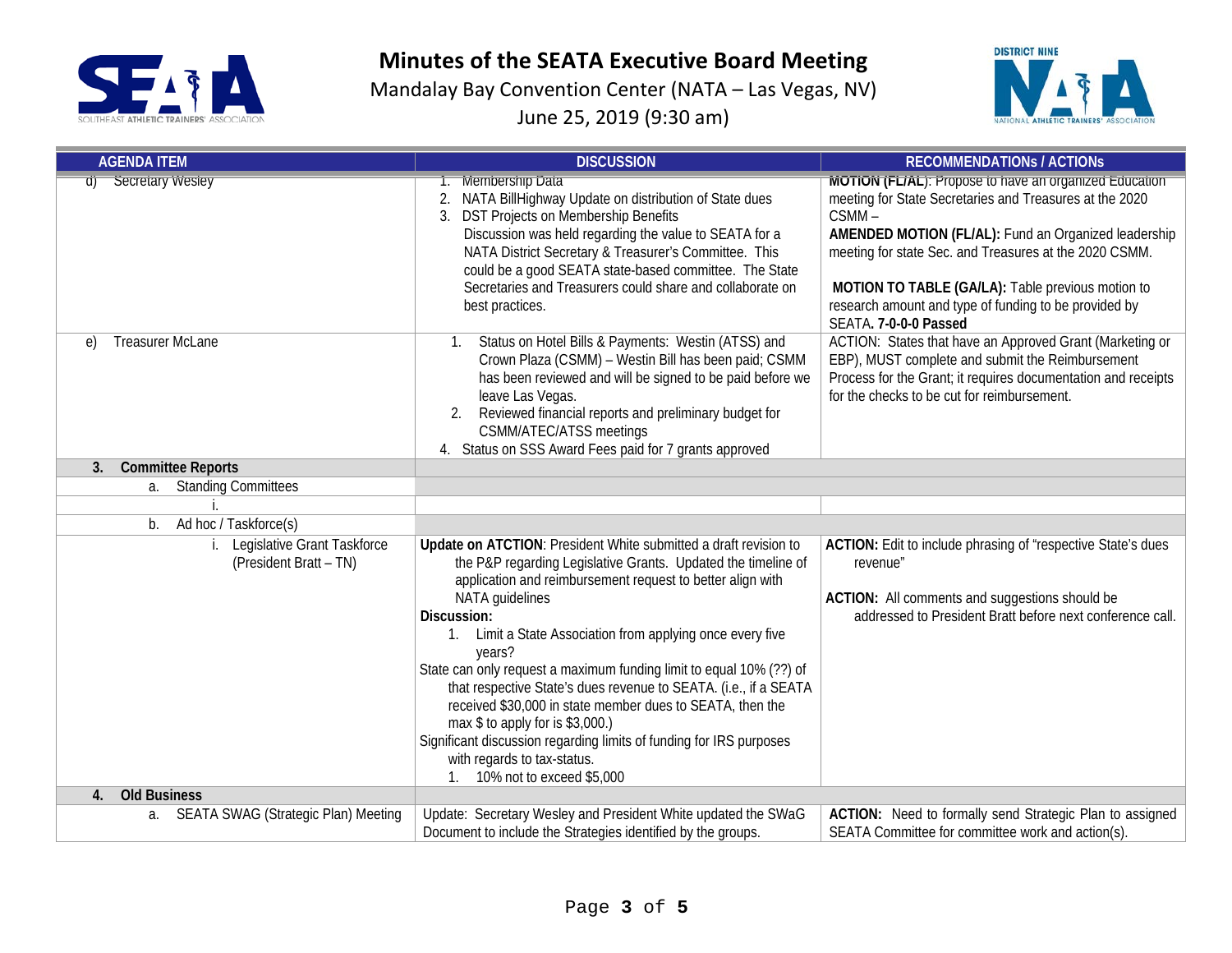

Mandalay Bay Convention Center (NATA – Las Vegas, NV)

June 25, 2019 (9:30 am)



| b. | Tier 4 Committee Procedures                       | Update: Current procedure is for the Tier 4 Committee Chair to<br>solicit committee members from all States in SEATA. SEATA would<br>promote / announce committee vacancies. SEATA members would<br>complete a Committee Interest Google Form, which is sent to the<br>SEATA President. A committee interest repot is generated by<br>President White and is sent to all SEATA Committee Chairs. The<br>respective Tier 4 Chair will then select/identify members appropriate<br>to the committee purpose and function. The list of recommended<br>committee names is presented to the SEATA President for EB<br>review and action. As the Board, action can be taken on the entire<br>list of recommended candidates or the Board may call for a<br>individual vote on each committee candidate.                                                                                                                                                                                                                                                                                                                                                                                                                                                     |                                                                                                                                   |
|----|---------------------------------------------------|-------------------------------------------------------------------------------------------------------------------------------------------------------------------------------------------------------------------------------------------------------------------------------------------------------------------------------------------------------------------------------------------------------------------------------------------------------------------------------------------------------------------------------------------------------------------------------------------------------------------------------------------------------------------------------------------------------------------------------------------------------------------------------------------------------------------------------------------------------------------------------------------------------------------------------------------------------------------------------------------------------------------------------------------------------------------------------------------------------------------------------------------------------------------------------------------------------------------------------------------------------|-----------------------------------------------------------------------------------------------------------------------------------|
| C. | Funding support for Committee<br>meetings at CSMM | Update: President White is seeking a line item budget of \$10,000 for<br>SEATA Committee Travel for the purpose of conducting a committee<br>meeting at CSMM, ATEC, or ATSS events.                                                                                                                                                                                                                                                                                                                                                                                                                                                                                                                                                                                                                                                                                                                                                                                                                                                                                                                                                                                                                                                                   | ACTION: President White will have updated proposal due to<br>financial concerns about limit.                                      |
| d. | Wild Apricot new charges                          | UPDATE: Secretary Wesley and Treasure McLane will do further<br>investigation on this and present a proposal to the Board in the<br>future prior to this date. Treasure McLane is going to<br>communicate with WildApricot about the fee increase and how it<br>will impact us financially. The DST is investigating CVent.                                                                                                                                                                                                                                                                                                                                                                                                                                                                                                                                                                                                                                                                                                                                                                                                                                                                                                                           | No Discussion                                                                                                                     |
| е. | <b>Cvent Proposal</b>                             | 1. With recent increased charges and fee by Wild Apricot, SEATA<br>needs to utilize a new provider. President White, Secretary<br>Wesley and Treasurer McLane had some preliminary discussions<br>with Cvent to get a proposal of various web services to facilitate<br>SEATA events. Included in the proposal is to provide services to<br>State Associations at a reduced rate (group rate). President<br>White provided a PPT for this discussion.<br>2. Each State Association who chooses to utilize Cvent at the state<br>level will be charged the following fees by SEATA for the<br>following as a cost-sharing measure:<br>Log-in User fee = $$62.50$ per User<br>$\bullet$<br>eMarketing Tool = $$200 / yr$<br>CrowdCompas App fee - based on % of State<br>$\bullet$<br>membership in SEATA as a whole<br>Cvent Registration Fee = \$3.45 per registered attendee<br>NOTE: A merchant processing fee equal to 2.99% will be<br>automatically assessed by the vendor.<br>As part of the contract with Cvent, SEATA will be invoiced for all<br>charges on a quarterly basis, thus prepaying for all services. The<br>SEATA Treasurer shall invoice State Associations at the conclusion<br>of their respective event hosted through Cvent. | MOTION (FL/TN): To accept the proposal to move forward<br>with SEATA and State Association for CVent contract. 7-0-0-<br>0 Passed |